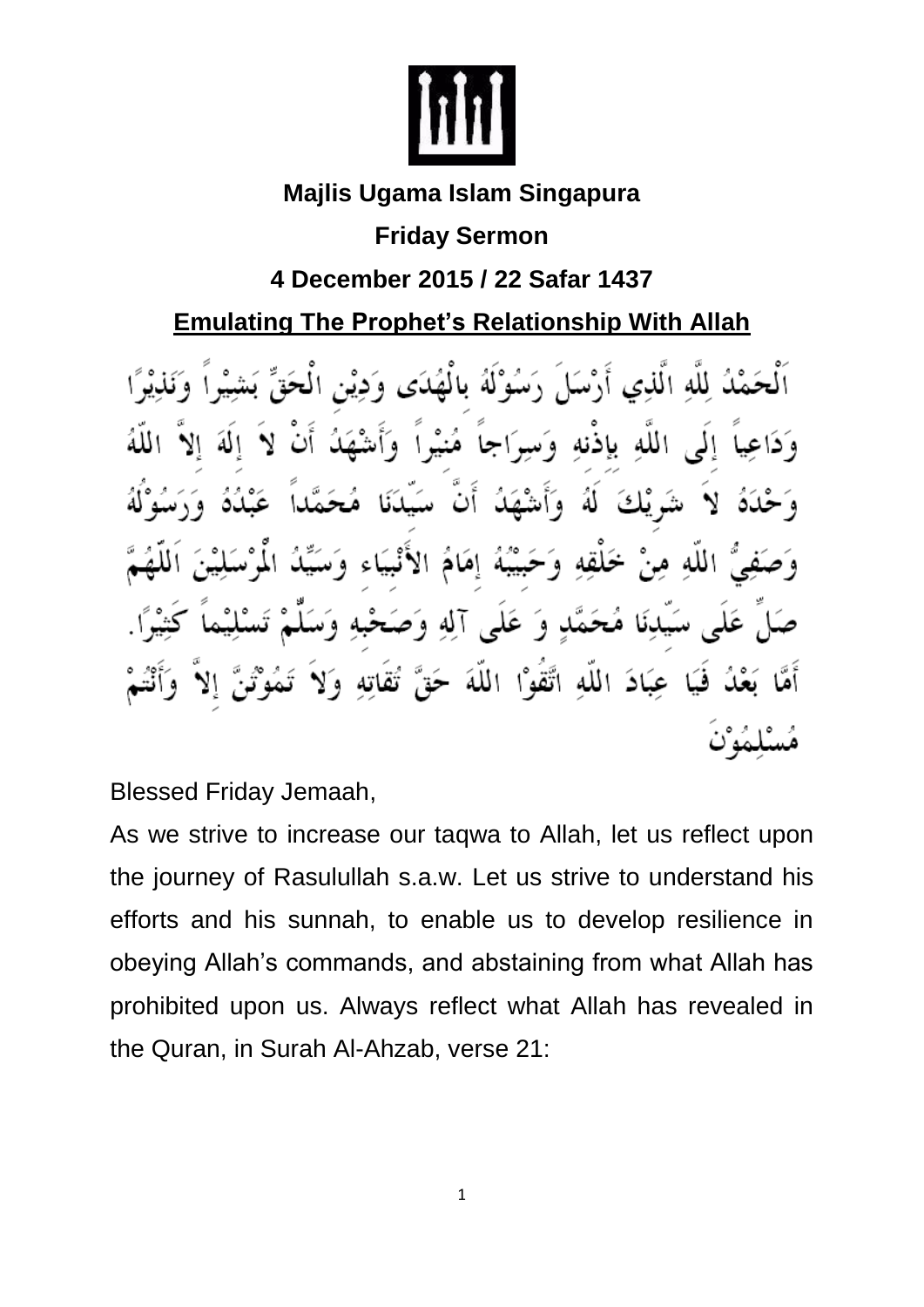أَيَّهُمَّنَ لَكُمْ فِي رَمُولِ ٱللَّهِ أَسَوَّةً حَسَنَةً لِمَنْكَانَ يَرْجُواْاللَّهَ وَالْيَوْمَ أَلَّأَخِرَ وَذَكَرَ اللَّهُ كَثِيرًا (أَنَّ)

Which means: *"There has certainly been for you in the Messenger of Allah an excellent pattern for anyone whose hope is in Allah and the Last Day and [who] remembers Allah often."*

### Jemaah,

This verse is a firm reminder that if we truly hope for Allah's love in this world and the hereafter, the example of Prophet Muhammad s.a.w. is the key to achieving it. And among his many merits and the beauty of his character (akhlak), is Rasulullah's adab (manners) with His Creator. Yes! Often we hear about manners in interacting with other humankind, but the excellence and greatness of the values taught by Rasulullah s.a.w. starts with his excellent manners with The Creator, Allah s.w.t., who appointed him as His Messenger.

Rasulullah s.a.w was a person who was very careful to ensure that he did not incur Allah's wrath. He was a person who loved Allah s.w.t. the most. His happiest moments were when he prayed to Allah in seclusion, away from the prying eyes of man. Even though Rasulullah was bestowed a special standing by Allah, and has been guaranteed a noble place in Paradise, it did not cause him to be neglectful in remembering Allah. And despite facing numerous trials and challenges while spreading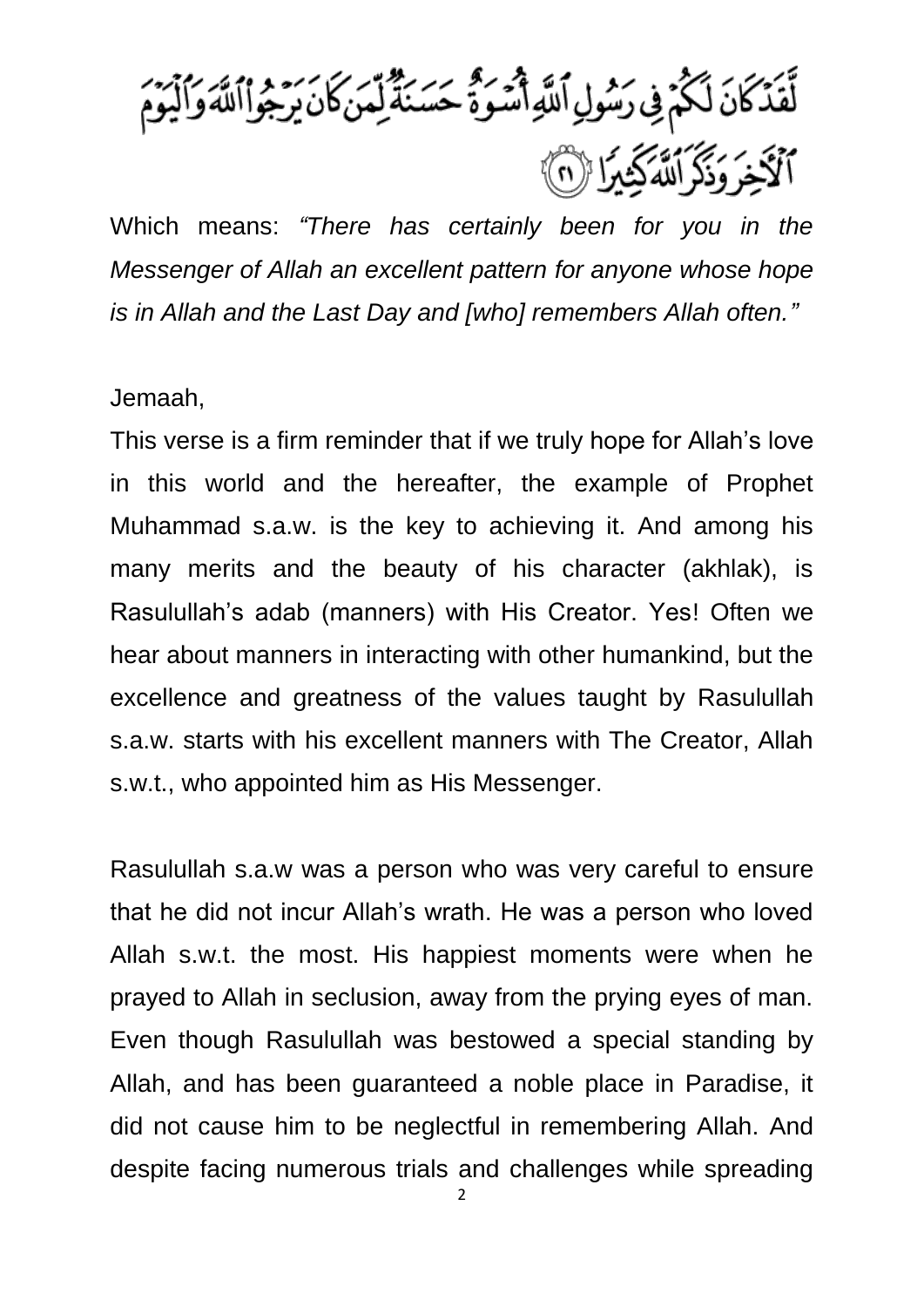the message of Islam, the Prophet s.a.w. never whined nor forget about how blessed he was to be chosen as Allah's messenger.

It was narrated by Imam Al-Bukhari that the Prophet's wife, Saidatina Aisyah, often found him praying throughout the night, without taking a break, pushing himself until his feet were swollen. And Saidatina Aisyah asked him: *"Why do you do so? Didn't Allah guarantee to forgive all of your sins?".* Rasulullah replied: *"Should I then not be a servant of Allah who is always grateful".* [Hadith reported by Imam Al-Bukhari]

Subhanallah jemaah! Indeed this was the adab of Rasulullah s.a.w. with Allah, the Creator. Our beloved messenger never forgot his Lord when he was bestowed such honour and nobility. In fact, it made him increase his worship as a sign of thankfulness and gratitude to Allah, for the honour bestowed upon him.

And so, we should also act as such. The more Allah showers us with His blessings, the more acts of worship we should perform, and the deeper our sense of gratitude and thankfulness toward Allah should be. This was the character of Rasulullah s.a.w. toward Allah s.w.t. Allah grants us sustenance (rizk), this life, family, happiness, our body, health, iman (faith), peace, and many more. But how often do we take the time to reflect and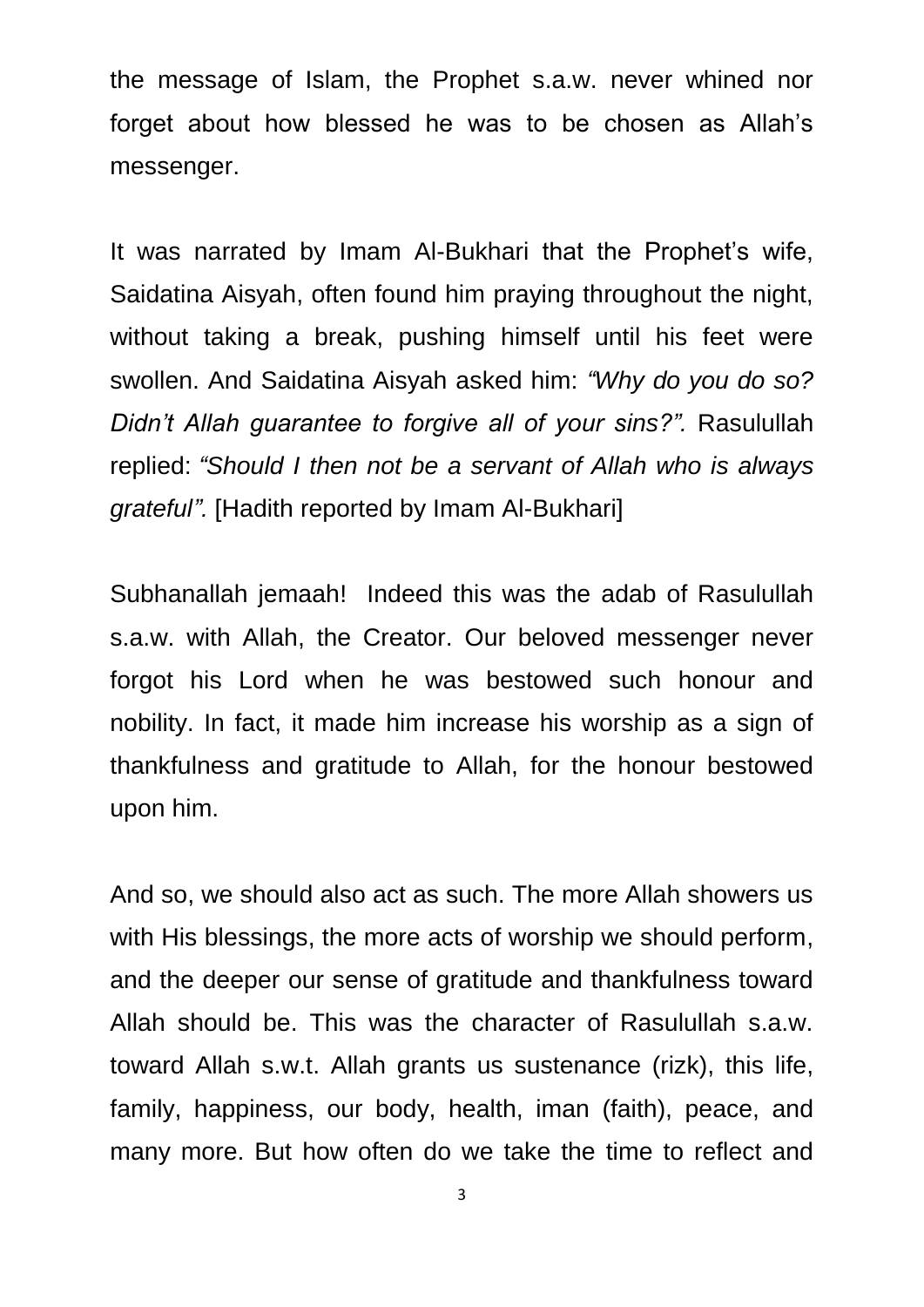realise the countless blessings He has showered upon us? How have we shown our gratitude to Allah? How often do we pray and prostrate in gratitude, whispering *"Alhamdulillah"* with a heart that truly understands and realises the countless blessing He has bestowed upon us?

### Beloved Jemaah,

In today's post-modern world, it is easy for us to be caught up in the race for material goods. Just think about it  $-$  we easily feel bored with our smartphone after a year and feel that we need the latest model. We are not satisfied with the clothes that we have. We want new furniture, better household gadgets, a new car and so on, even though what we already have is still good.

I am not saying that Islam stops us from achieving a comfortable life. No, not at all. However, in chasing a better life, do not be caught up in the race that it makes us ungrateful and lose the sense of feeling that what we have is sufficient, or *qanaah*. When these two is lost from our hearts, then we will lose our direction. We will lose the sense of being serene and at peace with what we have. We will never be happy with what we already have. And in the end, it can cause us to be depressed and stressed out.

Hence, Rasulullah s.a.w. taught us a supplication: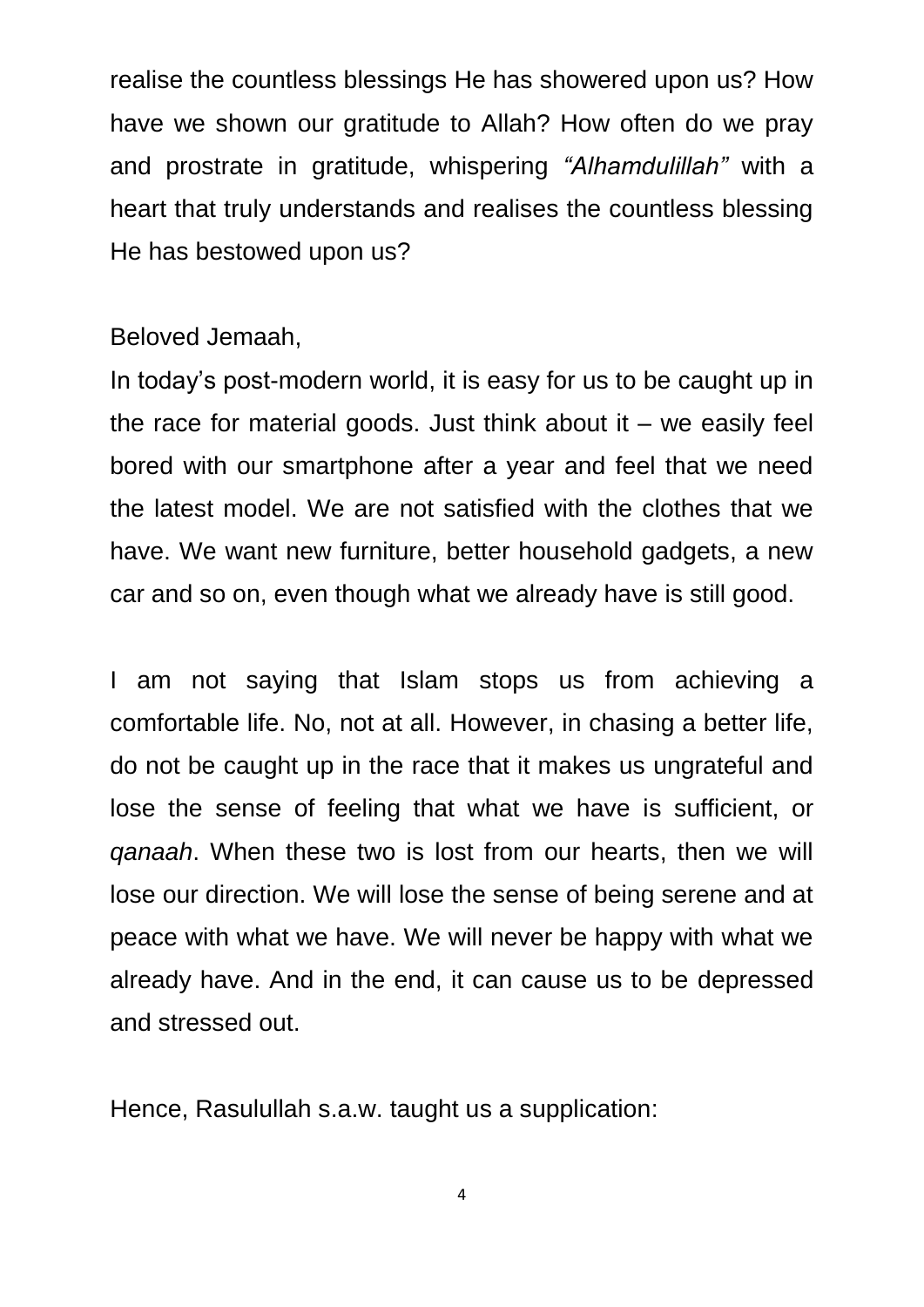رَبِّ قَنِّعْنِي بِمَا رَزَقْتَنِي وَ بَارِكْ لِي فِيْهِ وَ اخْلُفْ عَلَيَّ كُلَّ غَائِبَةٍ لِي بِخَيْر

Which means: *"O my Lord, make me sufficient with the sustenance you have given me, and grant me barakah with it, and replace what has been lost with something better."* [Hadith reported by Al-Hakim]

### Friday Jemaah,

The Prophet's manners of being grateful to Allah s.w.t. does not only strengthen our relationship with Allah s.w.t. It will also positively affect our mental and emotional health. We need to educate our children and us to become grateful people, who never fail to thank Allah.

More importantly, we need to change our attitude toward ibadah (worship). When we worship Allah, it should not be done to simply fulfil an obligation, but it should also be done as a sign of our gratitude to Him. Every time we bow to Allah, every time we lay our forehead to the ground in prostration, every fast we perform, and every other act of worship that we do should be done because of our love for Allah. We are grateful to Allah s.w.t. and we hope that the endless bounty He has given us is filled with His barakah, and will not make us neglectful of Him.